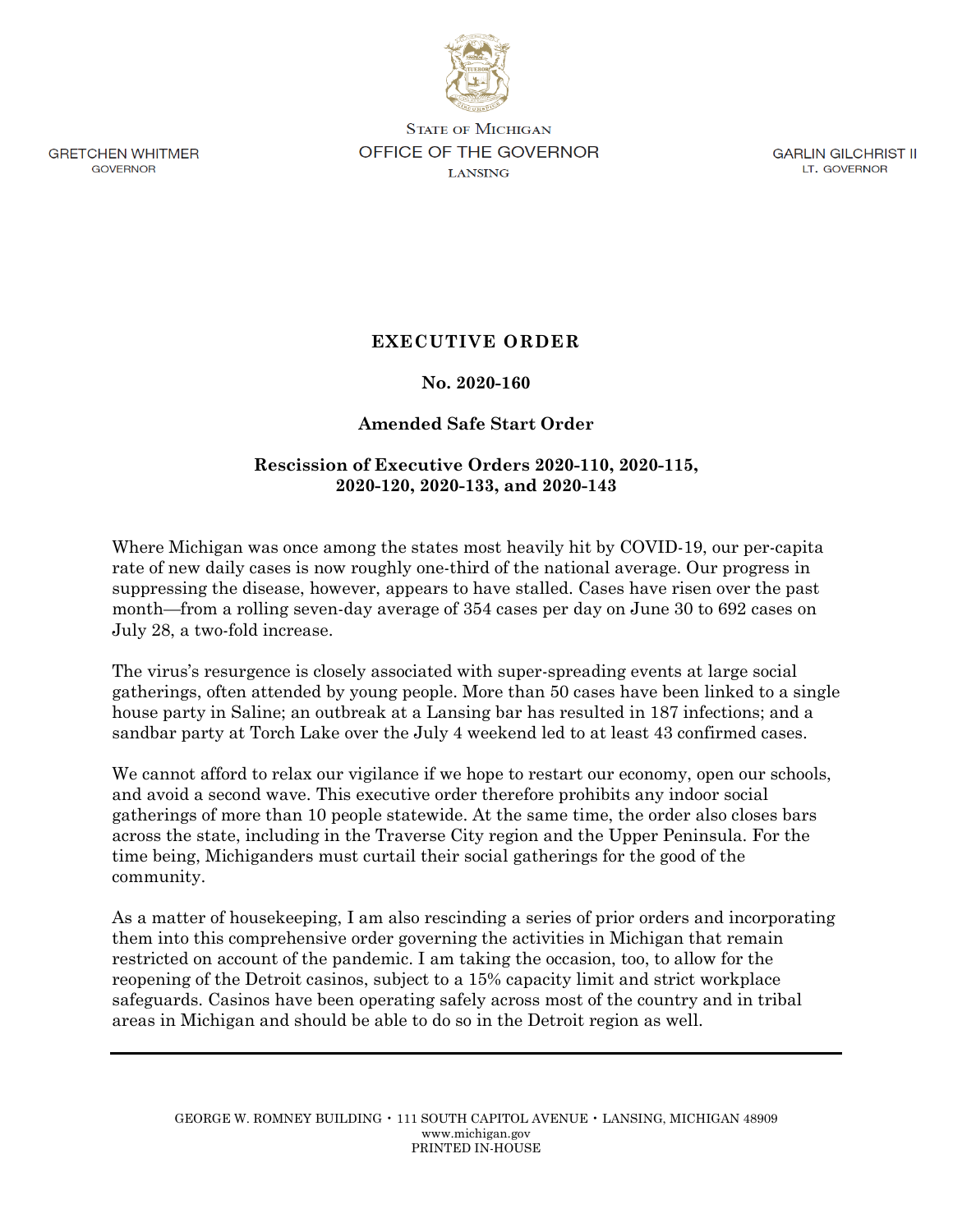The novel coronavirus (COVID-19) is a respiratory disease that can result in serious illness or death. It is caused by a new strain of coronavirus not previously identified in humans and easily spread from person to person. There is currently no approved vaccine for this disease.

On March 10, 2020, the Department of Health and Human Services identified the first two presumptive-positive cases of COVID-19 in Michigan. On that same day, I issued Executive Order 2020-4. This order declared a state of emergency across the state of Michigan under section 1 of article 5 of the Michigan Constitution of 1963, the Emergency Management Act, 1976 PA 390, as amended (EMA), MCL 30.401 et seq., and the Emergency Powers of the Governor Act of 1945, 1945 PA 302, as amended (EPGA), MCL 10.31 et seq.

Since then, the virus spread across Michigan, bringing deaths in the thousands, confirmed cases in the tens of thousands, and deep disruption to this state's economy, homes, and educational, civic, social, and religious institutions. On April 1, 2020, in response to the widespread and severe health, economic, and social harms posed by the COVID-19 pandemic, I issued Executive Order 2020-33. This order expanded on Executive Order 2020-4 and declared both a state of emergency and a state of disaster across the State of Michigan under section 1 of article 5 of the Michigan Constitution of 1963, the Emergency Management Act, and the Emergency Powers of the Governor Act of 1945. And on April 30, 2020, finding that COVID-19 had created emergency and disaster conditions across the State of Michigan, I issued Executive Order 2020-67 to continue the emergency declaration under the EPA, as well as Executive Order 2020-68 to issue new emergency and disaster declarations under the EMA.

Those executive orders have been challenged in *Michigan House of Representatives and Michigan Senate v. Whitmer*. On May 21, 2020, the Court of Claims ruled that Executive Order 2020-67 is a valid exercise of authority under the Emergency Powers of the Governor Act but that Executive Order 2020-68 is not a valid exercise of authority under the Emergency Management Act. Both of those rulings are being challenged on appeal.

On June 18, 2020, I issued Executive Order 2020-127, again finding that the COVID-19 pandemic constitutes a disaster and emergency throughout the State of Michigan. That order constituted a state of emergency declaration under the Emergency Powers of the Governor Act of 1945. And, to the extent the governor may declare a state of emergency and a state of disaster under the Emergency Management Act when emergency and disaster conditions exist yet the legislature had declined to grant an extension request, that order also constituted a state of emergency and state of disaster declaration under that act.

The Emergency Powers of the Governor Act provides a sufficient legal basis for issuing this executive order. In relevant part, it provides that, after declaring a state of emergency, "the governor may promulgate reasonable orders, rules, and regulations as he or she considers necessary to protect life and property or to bring the emergency situation within the affected area under control." MCL 10.31(1).

Nevertheless, subject to the ongoing litigation and the possibility that current rulings may be overturned or otherwise altered on appeal, I also invoke the Emergency Management Act as a basis for executive action to combat the spread of COVID-19 and mitigate the effects of this emergency on the people of Michigan, with the intent to preserve the rights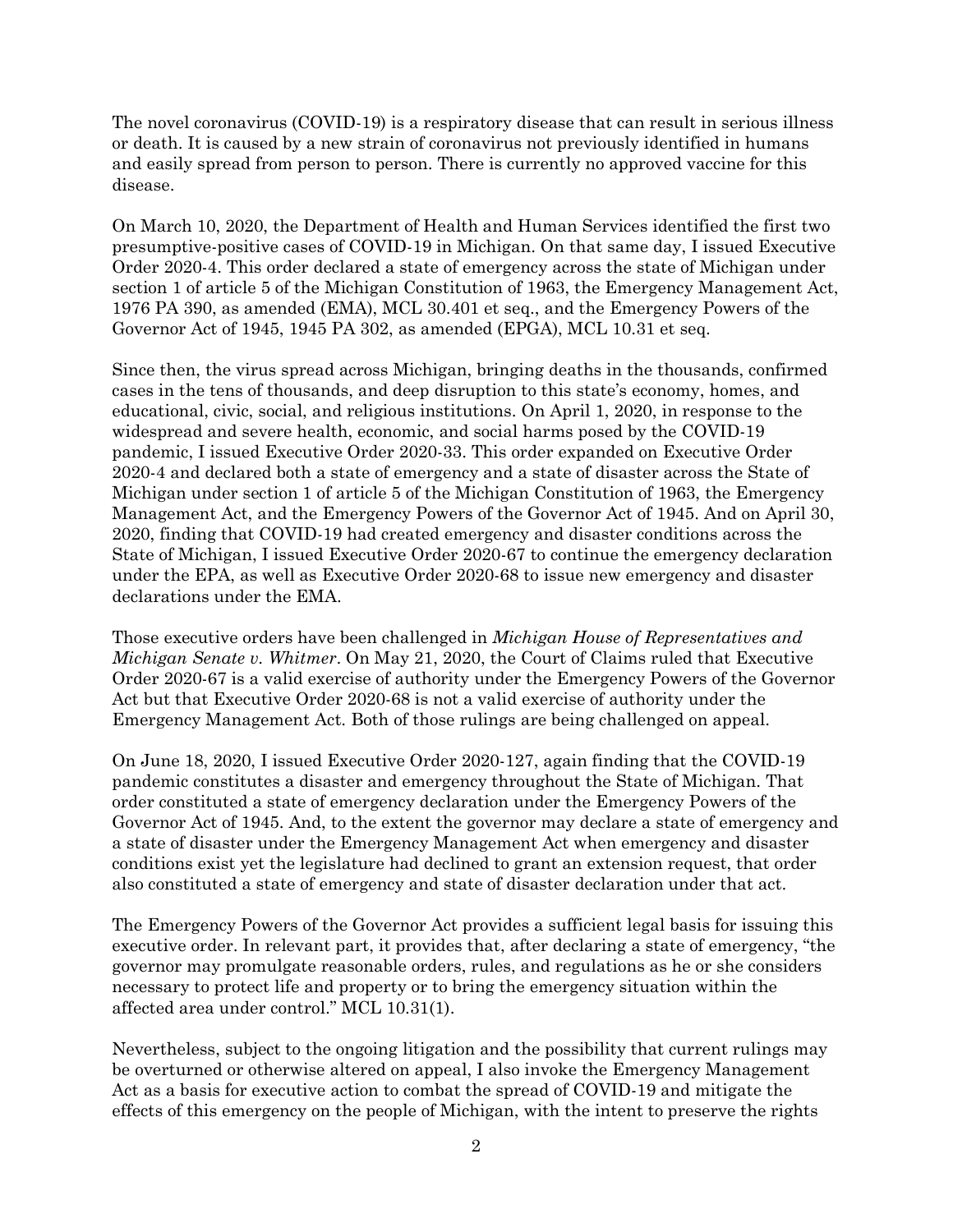and protections provided by the EMA. The EMA vests the governor with broad powers and duties to "cop[e] with dangers to this state or the people of this state presented by a disaster or emergency," which the governor may implement through "executive orders, proclamations, and directives having the force and effect of law." MCL 30.403(1)–(2). This executive order falls within the scope of those powers and duties, and to the extent the governor may declare a state of emergency and a state of disaster under the Emergency Management Act when emergency and disaster conditions exist yet the legislature has not granted an extension request, they too provide a sufficient legal basis for this order.

To suppress the spread of COVID-19, to prevent the state's health care system from being overwhelmed, to allow time for the production of critical test kits, ventilators, and personal protective equipment, to establish the public health infrastructure necessary to contain the spread of infection, and to avoid needless deaths, it was reasonable and necessary to direct residents to remain at home or in their place of residence to the maximum extent feasible. To that end, on March 23, 2020, I issued Executive Order 2020-21, ordering all people in Michigan to stay home and stay safe. In Executive Orders 2020-42, 2020-59, 2020-70, 2020- 77, 2020-92, 2020-96, 2020-110, and 2020-115, I extended that initial order, modifying its scope as needed and appropriate to match the ever-changing circumstances presented by this pandemic.

Acting under the Michigan Constitution of 1963 and Michigan law, I find it reasonable and necessary, for the reasons outlined above, to order:

- 1. **Remote work.** Any work that is capable of being performed remotely (i.e., without the worker leaving his or her home or place of residence) must be performed remotely.
- 2. **Workplace safety.** Any business or operation that requires its employees to leave their home or place of residence for work is subject to the rules on workplace safeguards in Executive Order 2020-161 or any order that may follow from it.
- 3. **Individual responsibility.** Any individual who leaves his or her home or place of residence must:
	- (a) Follow social distancing measures recommended by the Centers for Disease Control and Prevention ("CDC"), including remaining at least six feet from people from outside the individual's household to the extent feasible under the circumstances; and
	- (b) Follow the rules described in Executive Order 2020-153 or any order that may follow from it governing masks.
- 4. **Public accommodations restrictions.** Subject to the exceptions in sections 8 and 9, the following places are closed to entry, use, and occupancy by members of the public:
	- (a) Indoor theaters, cinemas, and performance venues;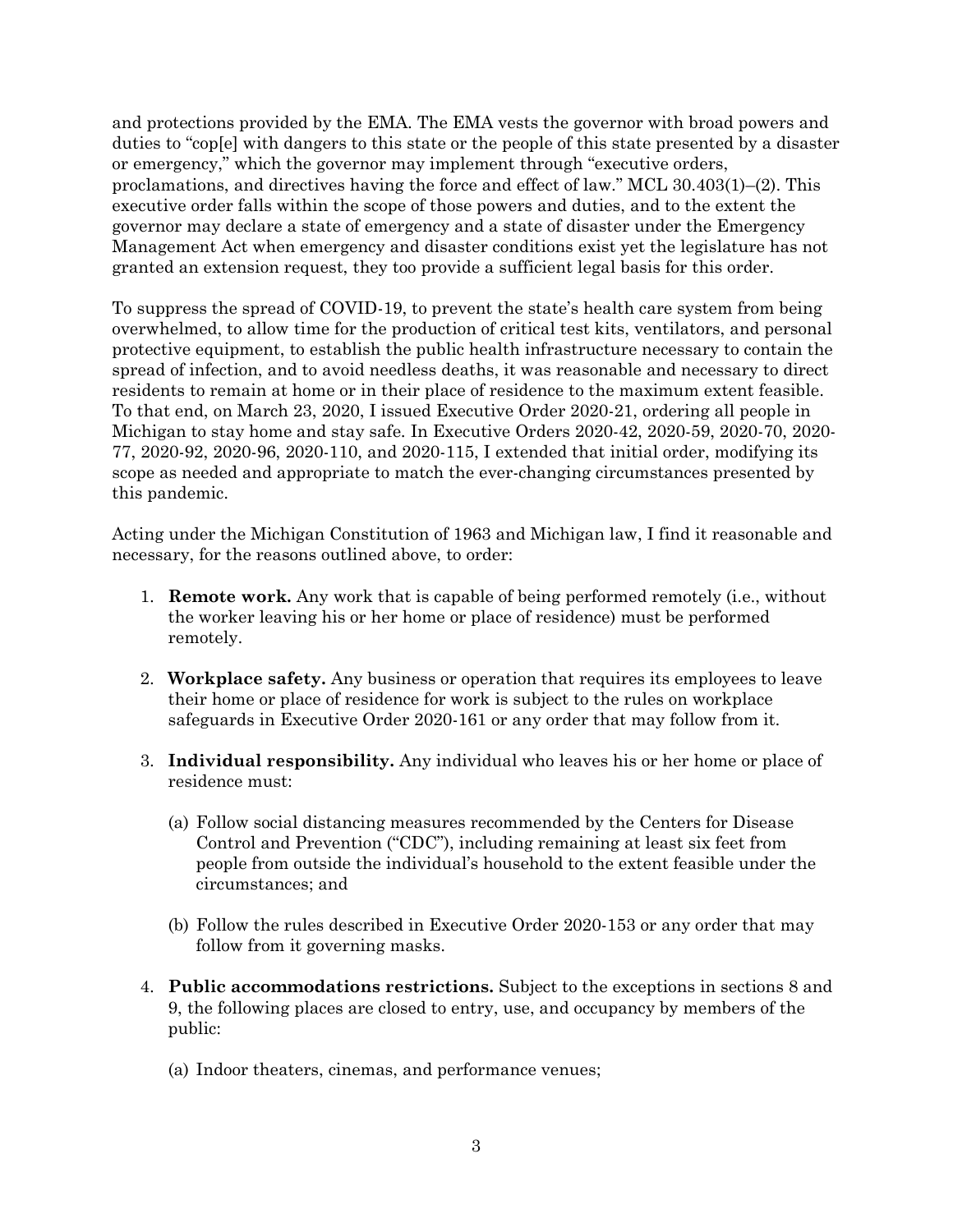- (b) Indoor gymnasiums, fitness centers, recreation centers, sports facilities, exercise facilities, exercise studios, and the like;
- (c) Millionaire Parties licensed by the Michigan Gaming Control Board;
- (d) Until August 5, 2020 at 10 a.m., casinos licensed by the Michigan Gaming Control Board and racetracks licensed by the Michigan Gaming Control Board. After such time, such establishments may operate, subject to the rules on workplace safeguards described in Executive Order 2020-161 or any order that may follow from it; and
- (e) Indoor services or facilities, or outdoor services or facilities involving close contact of persons, for amusement or other recreational or entertainment purposes, such as amusement parks, arcades, bingo halls, bowling alleys, indoor climbing facilities, indoor dance areas, skating rinks, trampoline parks, carnival or amusement rides as defined by MCL 408.652(2), water parks, and other similar recreational or entertainment facilities.
- 5. **Bars.** Food service establishments, as defined in section 1107(t) of the Michigan Food Law, 2000 PA 92, as amended, MCL 289.1107(t), that hold on-premises retailer licenses to sell alcoholic beverages must close for indoor service if they earn more than 70% of their gross receipts from sales of alcoholic beverages.
	- (a) Food service establishments that are closed for indoor service but open for outdoor service must prohibit patrons from entering the establishment, except to walk through in order to access the outdoor area, to leave the establishment, or to use the restroom.
	- (b) For purposes of calculating its percentage of gross receipts from sales of alcoholic beverages under section 1, a food service establishment must use:
		- (1) Gross receipts from 2019; or
		- (2) If the establishment was not in operation in 2019, gross receipts from the date the establishment opened in 2020.
- 6. **Liquor license restrictions.** Dance and topless activity permits issued under subsections 2 or 3 of section 916 of the Michigan Liquor Control Code, 1998 PA 58, as amended, MCL 436.1916(2) and (3), are temporarily suspended. Combination dance–entertainment permits and topless activity–entertainment permits issued under subsection 4 of section 916 of the Michigan Liquor Control Code, MCL 436.1916(4), are suspended to the extent they allow dancing and topless activity, but remain valid to the extent they allow other entertainment.
	- (a) In enforcing the Michigan Liquor Control Code, the Michigan Liquor Control Commission will consider whether the public health, safety or welfare requires summary, temporary suspension of a license under section 92 of the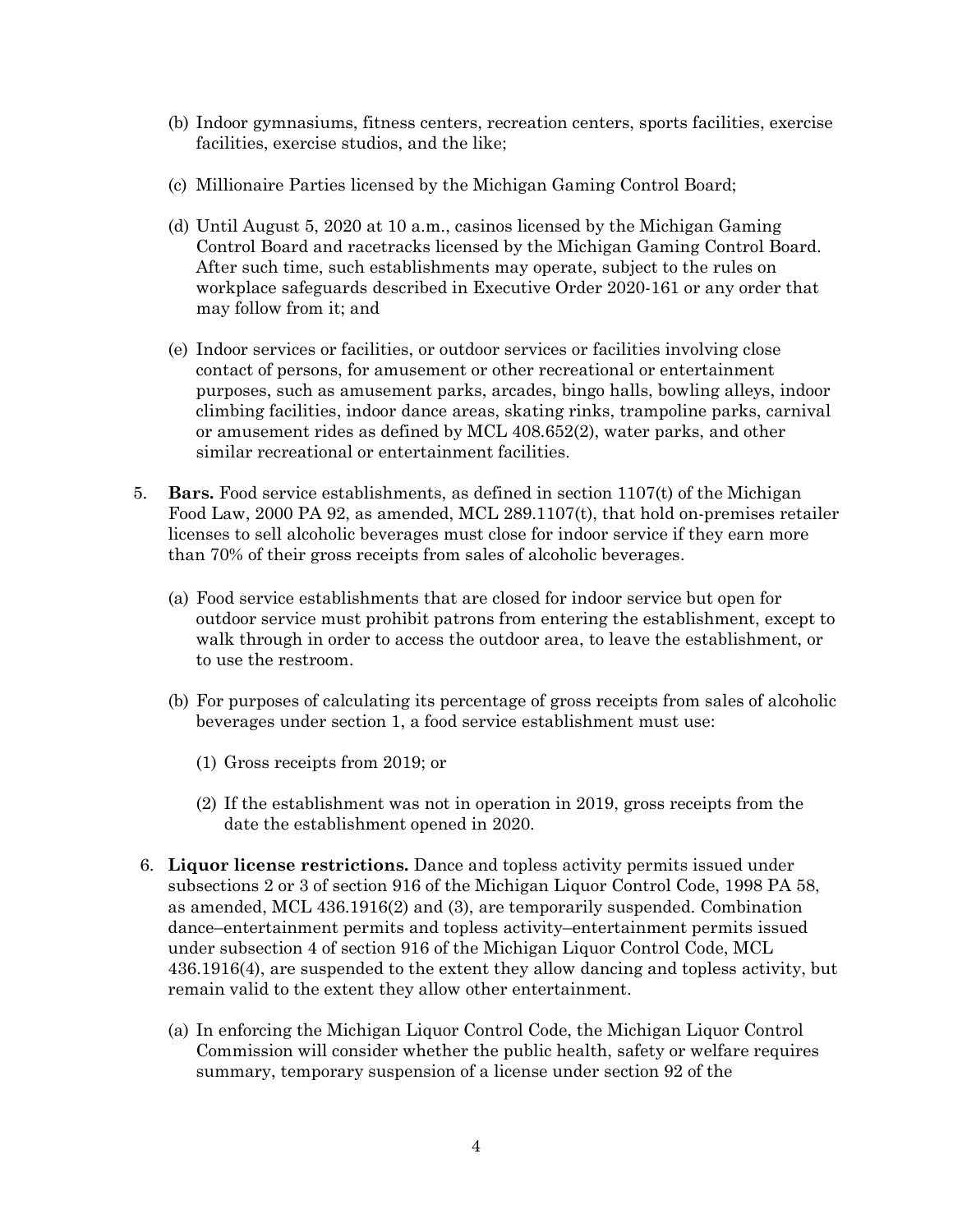Administrative Procedures Act of 1969, 1969 PA 306, as amended, MCL 24.292(2).

- (b) Nothing in this order or in Executive Order 2020-161 prevents food service establishments from selling alcoholic beverages for off-premises consumption to patrons who are not seated at a table, or to require such patrons to remain seated when ordering such beverages.
- (c) Nothing in this order or in Executive Order 2020-161 prevents the holder of a social district license under section 551 of the Michigan Liquor Control Code, 1998 PA 58, as amended, MCL 436.1551:
	- (1) From selling alcoholic beverages for consumption in a commons area within a designated social district to patrons who are not seated at a table; or
	- (2) To require such patrons to remain seated when ordering such beverages.

### **7. Rules on gatherings, events, and large venues.**

- (a) A social gathering or organized event among persons not part of the same household is permitted, but only to the extent that:
	- (1) The gathering or event is designed to ensure that persons not part of the same household maintain six feet of distance from one another;
	- (2) Persons not part of the same household maintain six feet of distance from one another;
	- (3) If it is indoors, the gathering or event does not exceed 10 people; and
	- (4) If it is outdoors, the gathering or event does not exceed 100 people.
- (b) Subsection (a) does not apply to the incidental gathering of persons in a shared space, including an airport, bus station, factory floor, restaurant, shopping mall, public pool, or workplace.
- (c) Notwithstanding the restrictions in subsection (a) or in subsections 8(c) or 8(d), professional sports leagues and teams, including professional athletes engaged in individual sports, may resume operations, provided that:
	- (1) No live audiences are allowed, except for staff of the facility at which a sporting event is held and media personnel reporting on, filming, or otherwise documenting the sporting event;
	- (2) The activities are conducted pursuant to a COVID-19 safety plan that is consistent with any guidance from the Centers for Disease Control and Prevention and the Michigan Department of Health and Human Services; and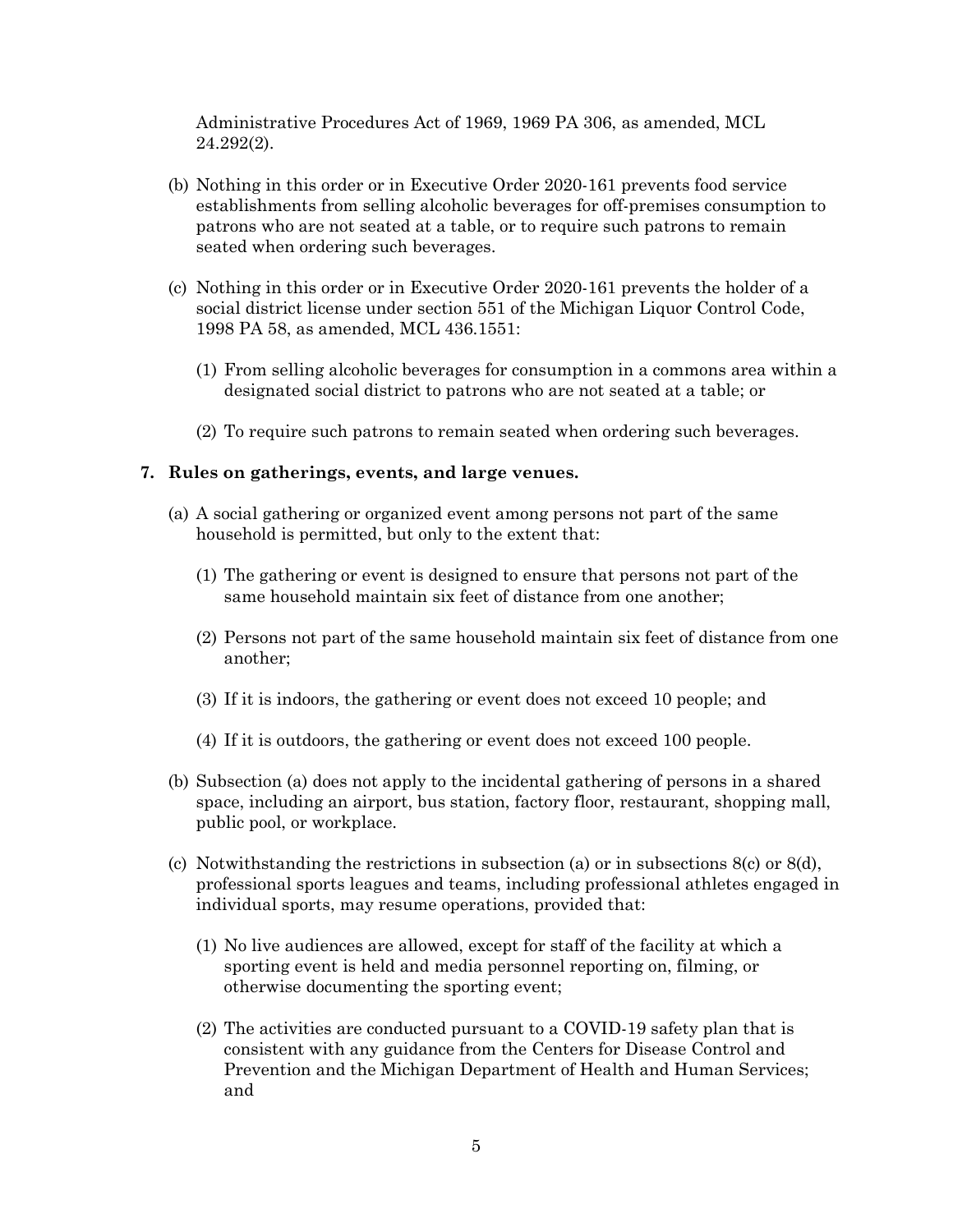- (3) Participants maintain six feet of distance from one another to the extent compatible with the sporting activity.
- (d) The restrictions described in subsection (a)(3) do not apply to polling places.

## 8. **Regions 6 and 8.**

- (a) The restrictions described in section 4 of this order do not apply in Regions 6 and 8.
- (b) Notwithstanding section 7(a)(4) of this order, an outdoor social gathering or outdoor organized event among persons not part of the same household is permitted in Regions 6 and 8, but only to the extent that the gathering or event does not exceed 250 people and complies with subsection  $7(a)(1)$  and  $7(a)(2)$  of this order.
- (c) In Regions 6 and 8, and notwithstanding the restrictions in section 7(a), an indoor arcade, bowling alley, cinema, climbing facility, convention center, performance space, meeting hall, sports arena, theater, or similar indoor venue may be open to spectators or patrons, but only to the extent that it:
	- (1) Arranges the venue such that persons not part of the same household may maintain six feet of distance from one another at all times while in the venue; and
	- (2) Limits the number of people in the venue to 25% of its maximum capacity or to 250, whichever is smaller. For purposes of this order, each separate auditorium or screening room is a separate venue.
- (d) In Regions 6 and 8, and notwithstanding the restrictions in section 8(b), an outdoor concert space, race track, sports arena, stadium, or similar outdoor venue may, be open to spectators or patrons, but only to the extent that it:
	- (1) Arranges the venue such that persons not part of the same household may maintain six feet of distance from one another at all times while in the venue; and
	- (2) Limits the number of people in the venue to 25% of its maximum capacity or to 500, whichever is smaller.
- 9. **Exceptions.** The restrictions imposed by sections 4 of this order do not apply to any of the following:
	- (a) If they are outdoors, fitness classes, athletic practices, training sessions, or games, provided that coaches, spectators, and participants not from the same household maintain six feet of distance from one another at all times during such activities, and that equipment and supplies are shared to the minimum extent possible and are subject to frequent and thorough disinfection and cleaning;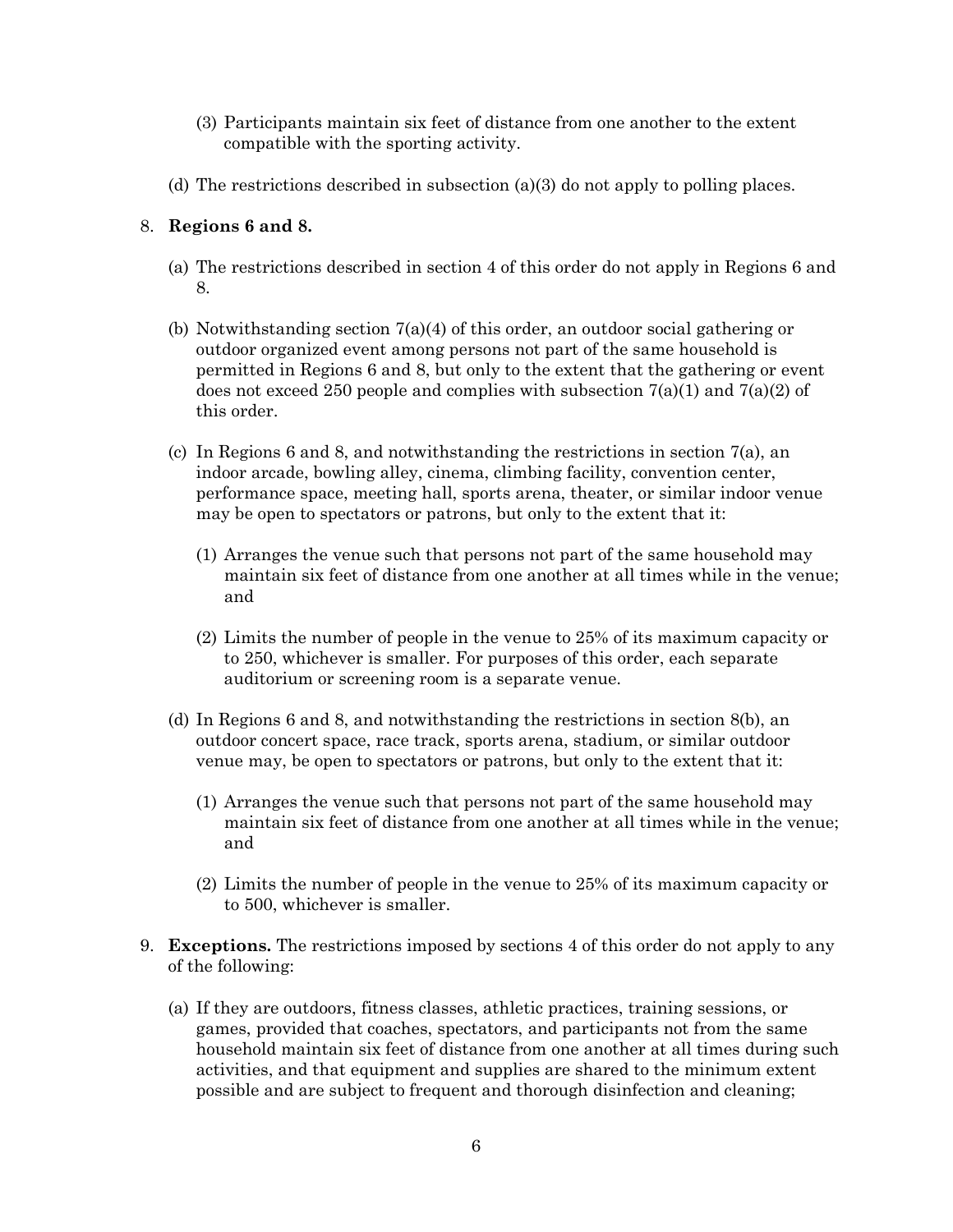- (b) Services necessary for medical treatment as determined by a licensed medical provider;
- (c) Health care facilities, residential care facilities, congregate care facilities, and juvenile justice facilities;
- (d) Crisis shelters or similar institutions;
- (e) Food courts inside the secured zones of airports; and
- (f) Employees, contractors, vendors, or suppliers who enter, use, or occupy the places described in section 4 of this order in their professional capacity.
- 10. **Parks.** Unless otherwise prohibited by local regulation, outdoor parks and recreational facilities may be open, provided that they make any reasonable modifications necessary to enable employees and patrons not part of the same household to maintain six feet of distance from one another, and provided that areas in which social distancing cannot be maintained be closed, subject to guidance issued by the Michigan Department of Health and Human Services.
- 11. **Pools.** Unless otherwise prohibited by local regulation, public swimming pools, as defined by MCL 333.12521(d), may be open, subject to guidance issued by the Department of Health and Human Services, provided that:
	- (a) If they are outdoors, they limit capacity to 50% of the bather capacity limits described in Rule 325.2193 of the Michigan Administrative Code;
	- (b) If they are indoors and located in Regions 6 or 8, they limit capacity to 25% of the bather capacity limits described in Rule 325.2193 of the Michigan Administrative Code;
	- (c) If they are indoors and located outside of Regions 6 or 8, they open only for infant and child drowning prevention classes and limit capacity to 25% of the bather capacity limits described in Rule 325.2193 of the Michigan Administrative Code; and
	- (d) They limit capacity on the pool deck to ensure that persons not part of the same household maintain six feet of distance from one another.
- 12. **Region definitions.** For purposes of this order, Michigan comprises eight separate regions.
	- (a) Region 1 includes the following counties: Monroe, Washtenaw, Livingston, Genesee, Lapeer, Saint Clair, Oakland, Macomb, and Wayne.
	- (b) Region 2 includes the following counties: Mason, Lake, Osceola, Clare, Oceana, Newaygo, Mecosta, Isabella, Muskegon, Montcalm, Ottawa, Kent, and Ionia.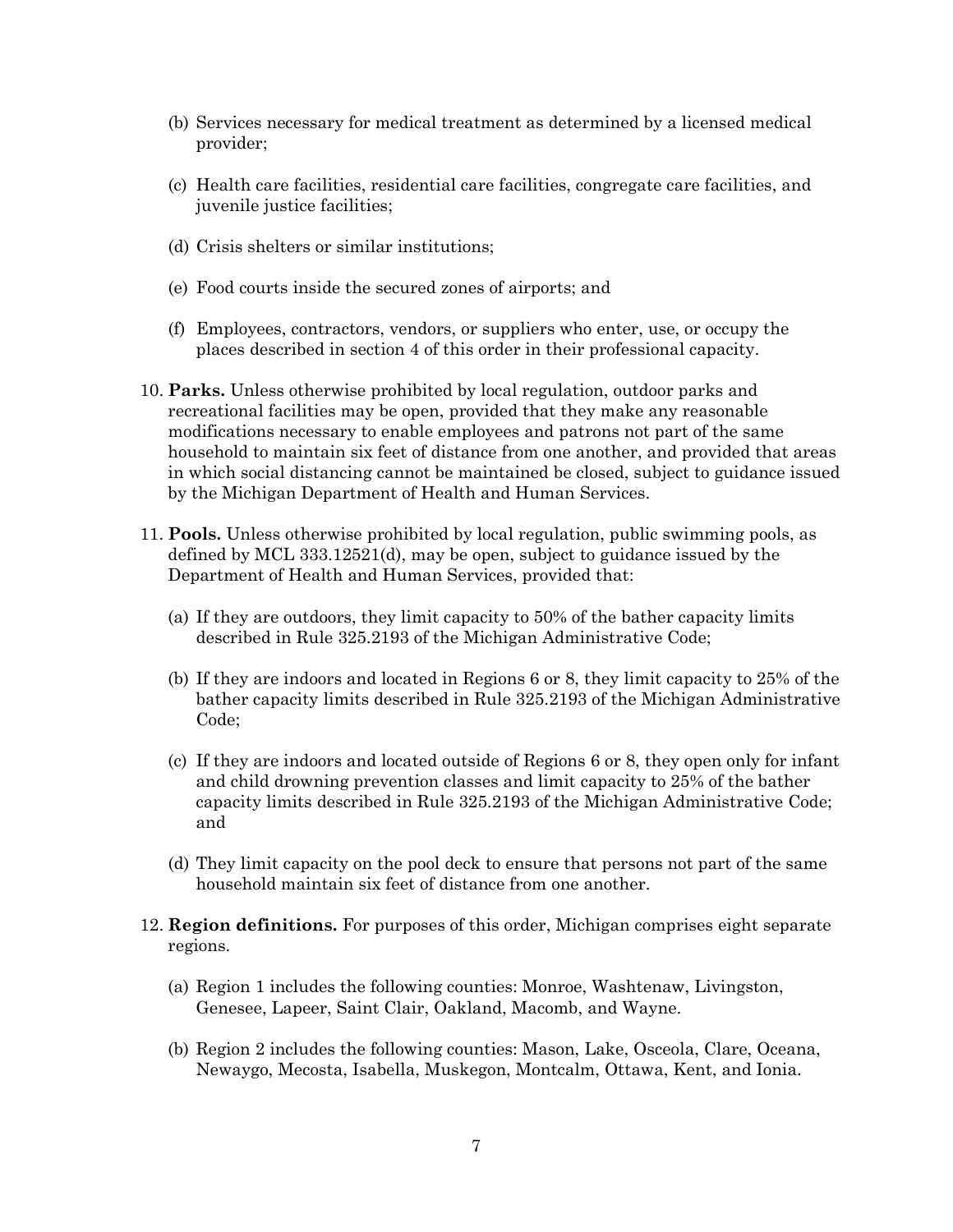- (c) Region 3 includes the following counties: Allegan, Barry, Van Buren, Kalamazoo, Calhoun, Berrien, Cass, Saint Joseph, and Branch.
- (d) Region 4 includes the following counties: Oscoda, Alcona, Ogemaw, Iosco, Gladwin, Arenac, Midland, Bay, Saginaw, Tuscola, Sanilac, and Huron.
- (e) Region 5 includes the following counties: Gratiot, Clinton, Shiawassee, Eaton, and Ingham.
- (f) Region 6 includes the following counties: Manistee, Wexford, Missaukee, Roscommon, Benzie, Grand Traverse, Kalkaska, Crawford, Leelanau, Antrim, Otsego, Montmorency, Alpena, Charlevoix, Cheboygan, Presque Isle, and Emmet.
- (g) Region 7 includes the following counties: Hillsdale, Lenawee, and Jackson.
- (h) Region 8 includes the following counties: Gogebic, Ontonagon, Houghton, Keweenaw, Iron, Baraga, Dickinson, Marquette, Menominee, Delta, Alger, Schoolcraft, Luce, Mackinac, and Chippewa.
- 13. **Separation of powers.** Nothing in this order should be taken to interfere with or infringe on the powers of the legislative and judicial branches to perform their constitutional duties or exercise their authority. Similarly, nothing in this order shall be taken to abridge protections guaranteed by the state or federal constitution under these emergency circumstances.
- 14. **Religious worship.** Consistent with prior guidance, neither a place of religious worship nor its owner is subject to penalty under section 17 of this order for allowing religious worship at such place. No individual is subject to penalty under section 17 of this order for engaging in religious worship at a place of religious worship.
- 15. **Effective date.** Except as otherwise specified, this order takes effect at 12:01 a.m. on July 31, 2020. At that time, Executive Orders 2020-110, 2020-115, 2020-120, 2020-133, and 2020-143 are rescinded. Except as otherwise specified, nothing in this order supersedes any other executive order.
- 16. **Future orders.** In determining whether to maintain, intensify, or relax the restrictions in this order, I will consider, among other factors, (1) data on COVID-19 infections and the disease's rate of spread; (2) whether sufficient medical personnel, hospital beds, and ventilators exist to meet anticipated medical need; (3) the availability of personal protective equipment for the health care workforce; (4) the state's capacity to test for COVID-19 cases and isolate infected people; and (5) economic conditions in the state.
- 17. **Penalty.** Consistent with MCL 10.33 and MCL 30.405(3), a willful violation of this order is a misdemeanor.